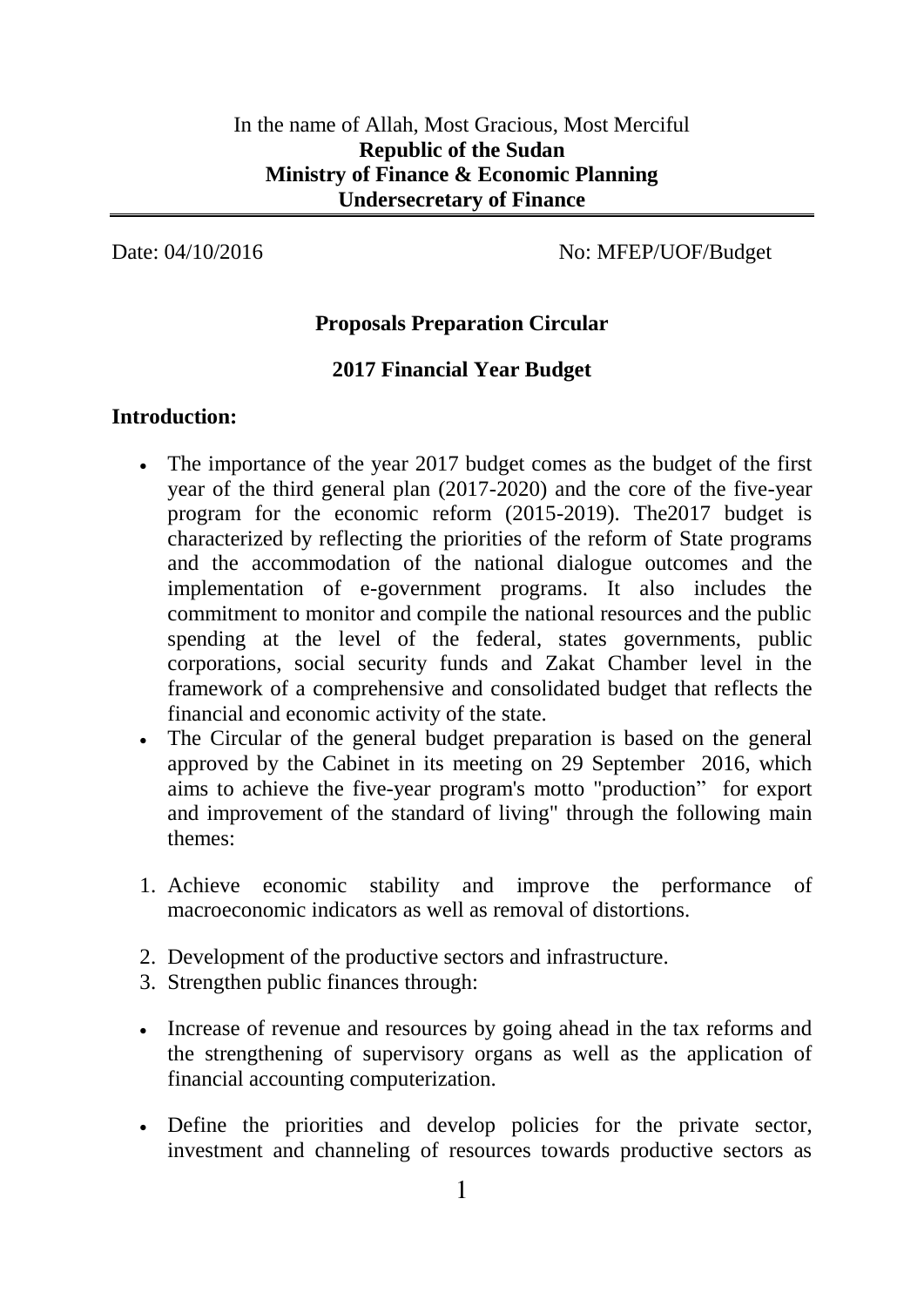well as provision of security and peace requirements for the security and defense organs.

4. Strengthen and support social safety nets and devise an effective means to reduce poverty, expand microfinance umbrella and increase employment opportunities associated with production increase.

Methodology of Preparing the Budget Proposals:

- Relying on the general guidelines of the general budget of the state and indicators of the estimated actual performance of the year 2016.
- Preparing a proposal of foreign exchange balance, according to the estimates of revenues and spending against cash equivalents of foreign currency.
- Determining the proportion of resources sharing between the Centre and the States in accordance with the allocation of resources in consultation with the Fiscal & Financial Allocation and Monitoring Commission (FFAMC).
- Preparation of proposals in accordance with the system of government finance statistics (GFS).
- Preparation of an explanatory memorandum containing the justifications for every budget items in electronic copies through government resource planning (GRP) system and sending of paper copies to the Ministry of Finance and Economic Planning.
- Preparation of data, the volume and value of government assets of the Ministry or a unit in details (vehicles - buildings - equipment, etc...) with the submission of a plan for the disposal of surplus and Action Program of the expected contracts attached with proposals.
- Preparing proposals for the development focusing on making proposals in the form of specific programs with goals, cost and operational plan during the financial year to achieve the goals of the five-year program, taking into account what is stated in item (2b).
- The various units of government must submit proposals of their budgets through their respective federal ministries.

### **General Controls for the Estimates of Revenues and Public Spending:**

### **1 / General Revenues:**

• Preparing a proposal of tax and customs estimates in accordance with the policies set out in the general guidelines and the recommendations for tax reform committees and the actual estimated performance of the year 2016 and indicators of the macroeconomic framework for the year 2017.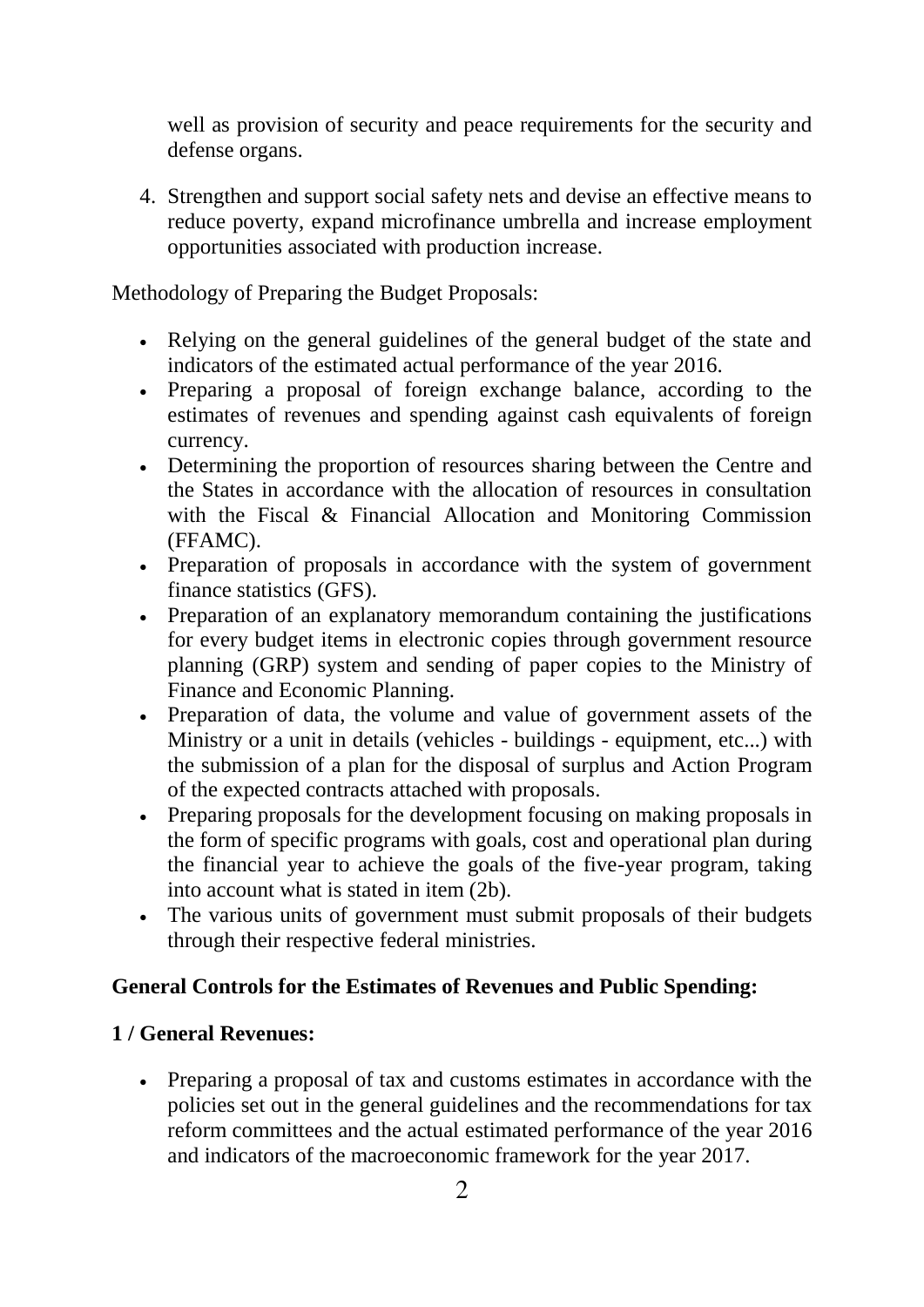- Providing initiatives devising new financing sources and mechanisms to increase resources and monitor the financial impact on the revenue items.
- Determining the expected quantities of the imported petroleum products and the locally produced ones.
- Determining the expected oil production quantities of the State of South Sudan and the partners transported via oil pipelines.
- Setting estimates of revenues of gold and metals in accordance with the agreements signed with the producing companies with an estimate of the traditional mining revenue.
- Estimating administrative fee revenues according to the services provided fees and the goods sold with a review of their rates to suit the cost.
- Incorporating the cost of services provided and exempted ones under agreements binding to the state in the budget of ministries and units.
- Incorporating the grants size provided to the ministries and units to finance the projects and the humanitarian aid.

# **2 /** P**ublic Expenditure:**

# **A / Expenses:**

## **First: Compensation of employees:**

- Wage proposals and conditions of service are prepared in accordance with the actual numbers of employees and attaching of job register approved by the Civil Service Chamber and payroll certified by signature in the form of a CD or a digital storage unit.
- Full compliance with the unified wage table for the year 2013 issued by the Council of Ministers Resolution No. (282) for the year 2013.
- Introduction of all ministries and units in the budget of the employees compensations and non-breach in accordance with the Public Service Act of 2016
- All ministries and units must prepare the actual estimated expenditure of 2016 budget and accommodate the remarks of Public Service Chamber and internal Audit with regard to the wages item.
- Monitoring deductions cost of pension and health insurance in accordance with the regulations and controls.
- Incorporating the cost of the approved allowances and entitlements of the tickets according to regulations and controls.
- Determining entitlements of the delegates' wages in the framework of the national plan for training.
- Monitoring entitlements of foreign missions and delegates in accordance with the rules and regulations.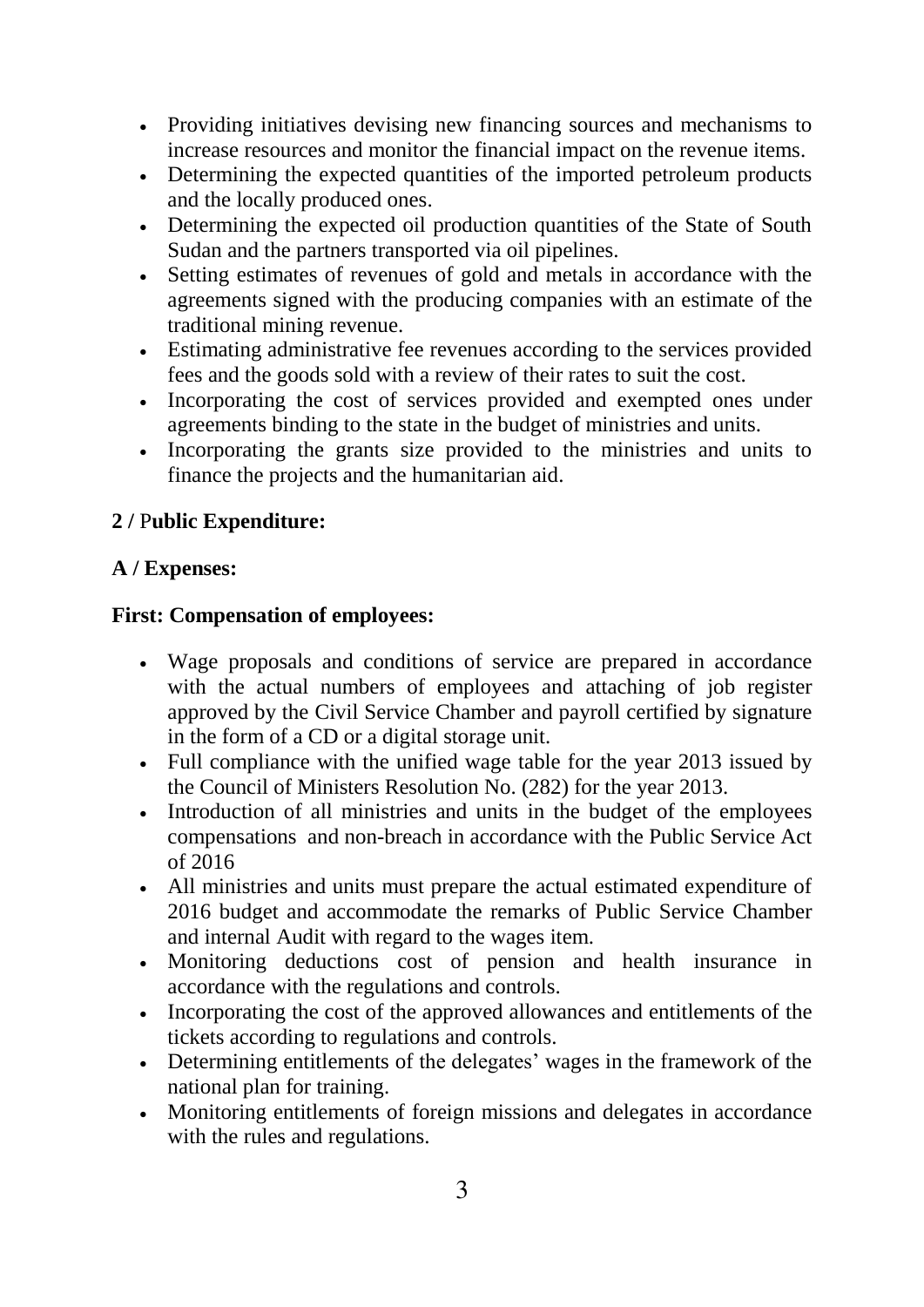- Statement of the cost of the new jobs in accordance with the approved job structures with the supporting justifications and the cost of the proposed appropriations.
- The preparation of the cost of electricity, telephone and water privileges to their beneficiaries in accordance with the controls.
- Estimating the size and cost of all categories working in diplomatic missions and local workforce in embassies based on the regulations that are issued by the Ministry of Finance and Economic Planning and the Public Service Chamber.
- Determining the cost of transport allowance for its beneficiaries under the ratifications issued by the Public Service Chamber in accordance with the rules and principles of regulating the use of vehicles.

## **Second: Purchase of Goods and Services:**

## **Steering:**

- Preparation of proposals in accordance with the programs and activities identified in line with the quantitative and qualitative goals of the unit taking into account the reduced running costs to a minimum limit.
- Setting initial appropriations for the new ministries and units until their structures are approved.
- Commitment to implement the provisions, the law and regulations of procurement and contracting in accordance with the standard bidding documents along with programming the annual procurement plan.
- Provision of proposals of the national training programs cost separated from dues of delegates in the framework of the national plan for training.
- Setting proposals to meet the decisions issued on the devolution of hospitals.
- Setting proposals of services items based on the services fees rates approved by the units applying for the service.
- Estimation of the cost based on contracts on annual basis along with attaching a copy of contracts. .

# **Centralized Items:**

- **Delegations, Conferences and Official Hospitality:**
- Submission of the proposal of the cost of conferences, external delegations travel and official hospitality expected to ministries for the year 2017 subject to the following:
- Commitment to the Cabinet resolutions with regard to official delegations travels in terms of numbers and duration provided that they should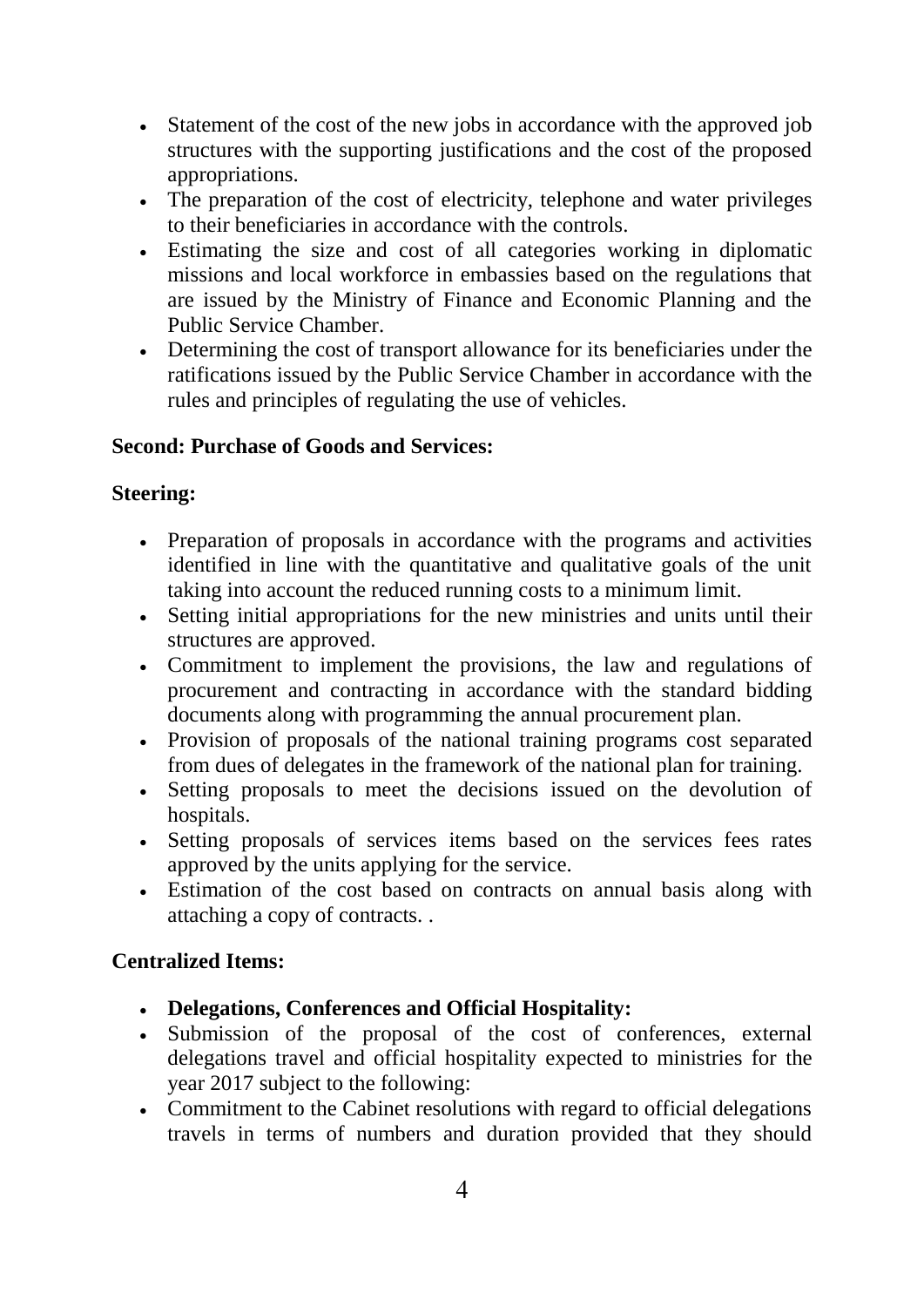include proposals of ministries with regard to delegations travel and proposals of subordinate units.

- Incorporating the proposals of the plan to participate in regional and international forums as well as determining the numbers involved according to the decisions of the Cabinet besides determining the periods of participation, the schedule and activities expected to be participated in by the unit.
- The ministries and units must submit an integrated and realistic proposal of official hospitality as well as providing the request of hospitality month before hosting so that the proceedings can be finalized.
- Listing estimated cost for the visiting foreign delegations, ministerial delegations and the conferences expected during the year 2017 as well as incorporating the same in a specific program to be submitted in advance to the Ministry of Finance and Economic Planning.

#### \* **The National Plan for Training:**

- The National Council for Training must prepare a proposal for the plan of the internal and external training in coordination with the federal ministries and units provided that it should include details of the plan (target numbers and areas of training, cost and schedule for the implementation of the plan).
- Listing the cost of external training (long and short-term missions) provided the dues of the delegates must be set within the compensations of employees.
- The training plan must include the training programs (Funding agency, type of training, number of participants and the commitment of the government contribution) and its cost shall be included in the budget of purchasing goods and services.
- The Ministry of Education must prepare proposals of qualifying teachers in accordance with a plan including the target numbers, areas and institutions of training.
- The Ministry of Higher Education and Scientific Research with regard to universities and research centers must prepare proposals to train university professors, including target numbers and areas of training.
- **Participation in international and regional organizations:**

The units proposals must include full data on international and regional organizations concerned to include:

• Résumé on the organization, its objectives and the date of accession of Sudan to it and the field in which it operates as well as attaching a report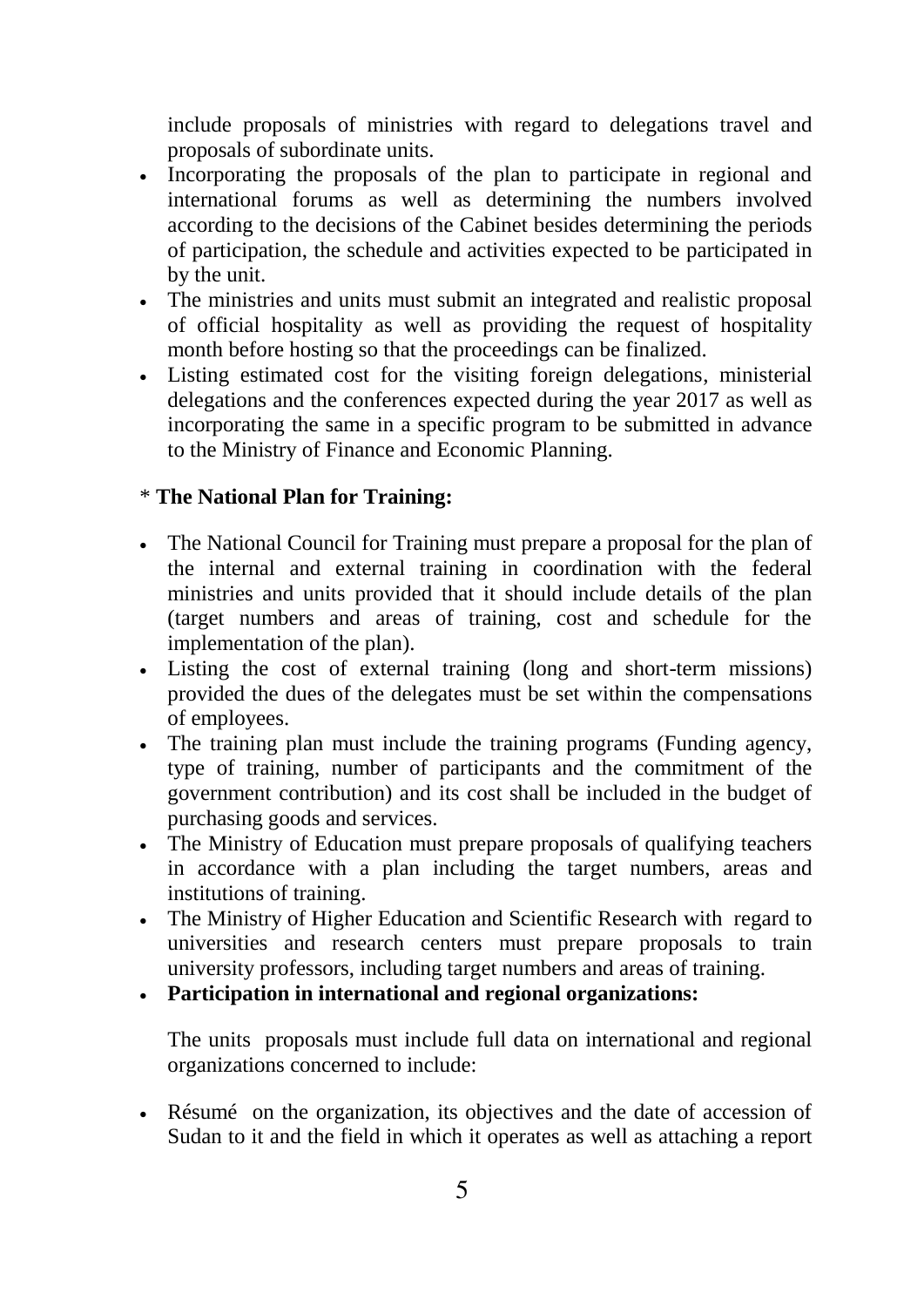to clarify the political, economic, social and cultural returns to participate in

• Listing the organizations concerned and monitoring the contribution to participate and clarify annual and periodic meetings' agenda and the dated specified for the payment of contribution (programmable payment).

#### \* **The Funding Cost:**

- Commitment to the include the funding cost (funding cost + profit margin + commitment fee + fine), in addition to the principal of the funding and annual programming to ensure payment on the due date.
- Preparation of schedule and currency of loan funding cost repayment.

#### **\* Social benefits:**

- Preparing proposals for social benefits in accordance with the decision of H.E. President of the Republic of free medical treatment for patients with kidney and cancer as well as subsidizing operations to in Emergency section treatment of children under five as well as supporting the poor according to the target number.
- Lay the rules, controls and standards that ensure the equitable distribution of direct support for targeted segments.
- **Other expenses:** (customs and tax fees, standards and metrology fees, and Sea Ports Corporation):
- The ministries and the units should incorporate the proposal of customs and tax duties into the value added tax, Seaports Corporation and Sudan Standards and Metrology Organization fees on their imports and local purchases in their budget of purchase of goods and services.
- The proposals of centralized customs fees item are only restricted to the national imports.

### **\* Agricultural Pest Control:**

Provision of a cost of a program and a clear plan to combat pests and provide contracts of air spraying to combat for the year 2017.

#### **\* Development and Promotion of Livestock Exports Services:**

Preparation of a program to upgrade veterinary quarantines services associated with the increase of livestock exports, including the preparation of the total cost estimates.

#### **B / National Development (non** - **financial assets):**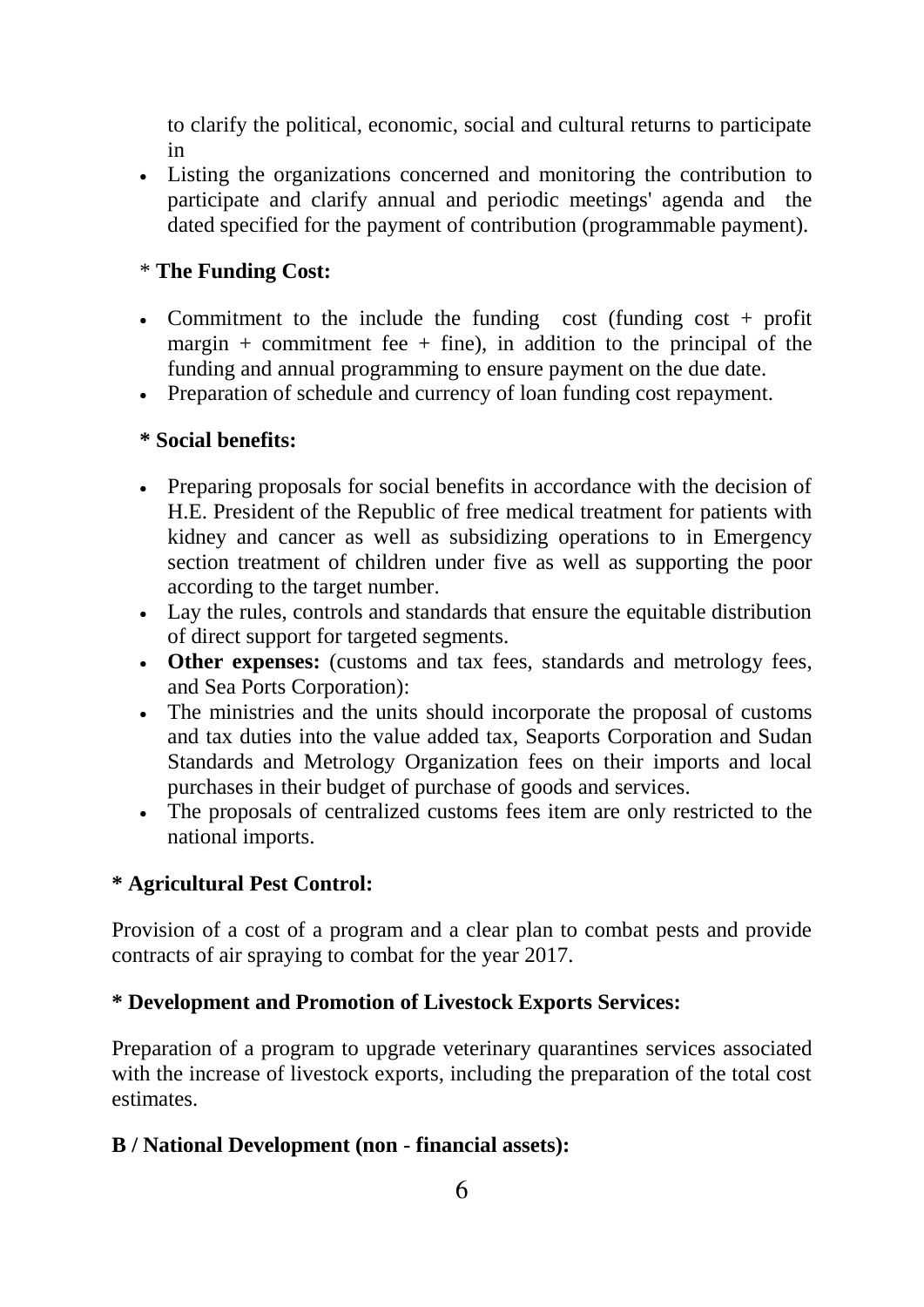- Emphasis on being guided by the third General Plan 2017 2020 and the five-year program 2015 - 2019 as one of the most important balancing guidelines.
- Commitment of units to provide projects based on clearly specific components that can which feed the general and specific objectives of the project in accordance with the priorities of the state.
- Prioritizing the funding of projects that have a quick material return, provided that they have feasibility studies according to scientific standards and serve the goals of the five-year program which aims to increase production and productivity towards the increase of exports and reducing of imports.
- Raise (Feasibility Studies and Economic Studies) of the Ministry of Finance to enhance the style of the centralized preparation of studies as a method consistent with the objectives and foundations of the Planning Agency to be informed, supervise and comprehensive follow-up to development.
- The ministries and units must study their developmental needs accurately to ensure their inclusion in the budget and no any projects are accepted after the adoption and approval of the budget.
- The need to adhere to the provisions of the drafting of project documents by the ministries and units to submit projects in accordance with the project application form (attached) to the new and ongoing projects. No projects will be included unless they comply with it.
- Attaching the size of the ongoing contracts for different programs along with indicating the paid ones and the outstanding and the required obligation to the year 2017.
- Attaching action program and time and financial schedule as well as the quantitative objectives for the implementation of the project during year 2017.
- Projects of special nature whose steering item is approved to them within the project, require attachments of the approved job and organizational structures by the Ministry of Labor, Ministry of Finance and Economic Planning and Service Regulations and Rules adopted for the application of various salaries and spending items as well as the detailed action program and detailing of steering items.
- The ministries and units must include the proposal of the customs duties; value added tax, Seaports Corporation and Sudan Standards and Metrology Organization fees on the cost of the projects according to imports and local purchases.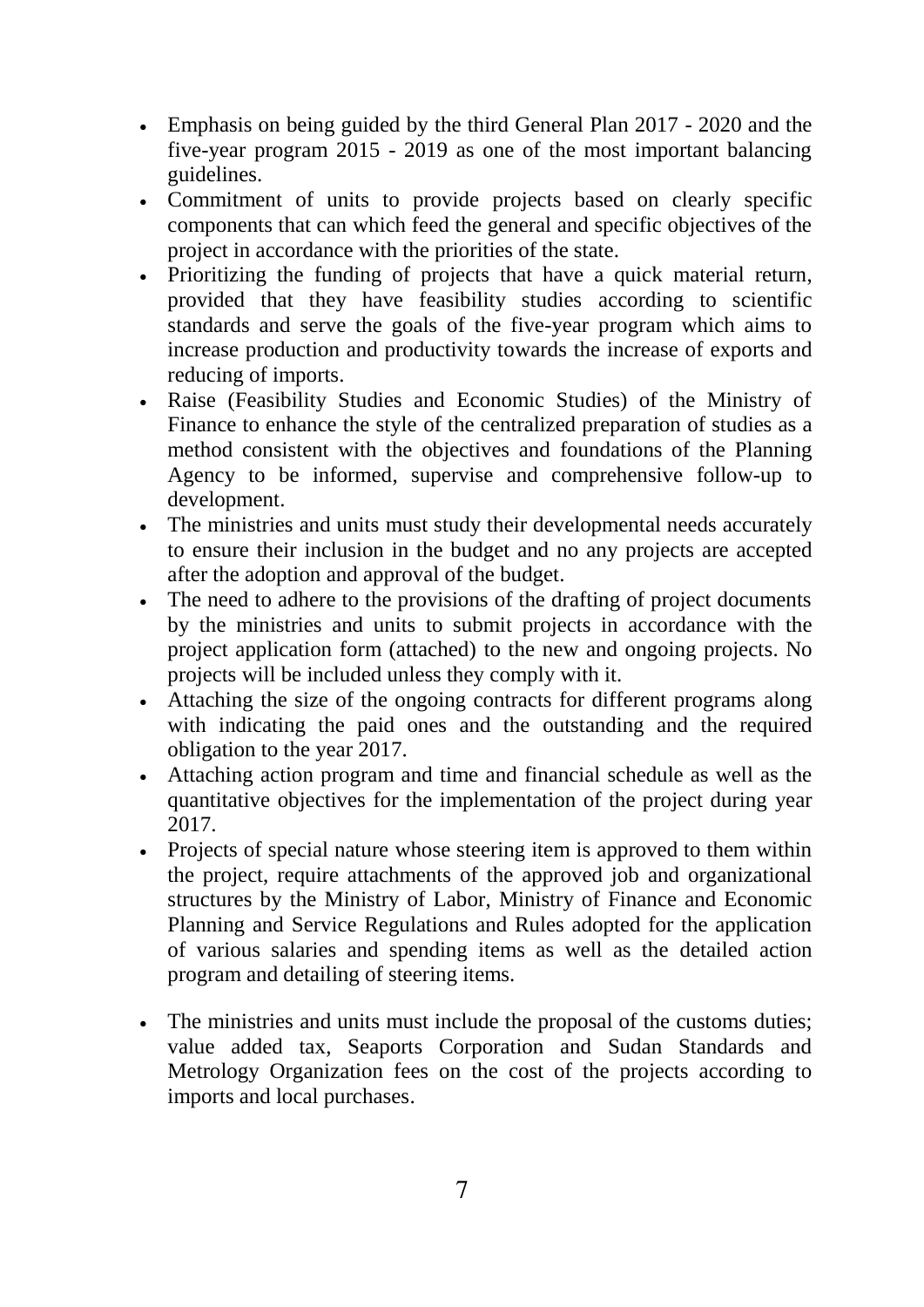- Attaching details of the projects financed by foreign loans and grants showing the size, source of funding and the date of loan or grant signing and the period specified by the agreement and implementation status as well as the cumulative withdrawal until the year 2016 and expectation of withdrawals of the year 2017 and a list of projected imports in the year 2017.
- Non- submission of projects funded by loans and grants before the final signing of the financing agreements.
- Reviewing accurately the projects and activities, which lasted for more than ten years and reporting on the spending that took place, achievements and clarifying the rationale for the continuation of the project or activity.
- Subjecting new projects to financial and technical feasibility study in coordination with the Economic Planning Agency, Ministry of Finance, according to the goals of the five-year program.
- Linking between states development projects and the national development of similar activities and objectives and integrating them into specific projects according to sector.
- Reviewing projects funded by the national or foreign voluntary organizations to determine the obligations that will be included in the budget based on them.
- Highly prioritizing the integrated programs and poverty alleviation programs and realizing and social justice.

# **Conclusion:**

Finally, we hope that these general guidelines, the circular, the attached forms are helpful to you in the preparation of the 2017 financial year proposals towards achieving the state national strategic goals and hope that they help you in the preparation of your proposals which are expected to be delivered to the Ministry of Finance and Economic Planning on 20 October 2016. Also the circular can be read in the ministry's website www.mof.gov.sd and suggestions can be sent via e-mail bc@mof.gov.sd and contact can be to the general directorate of Budget – the directorate of financial policies and follow up of budget implementation, Mobile 0912238471 to assist you in any inquiry or clarification about the circular.

Thank you

# **Signed: Mona Ismail Abu Haraz**

# **Undersecretary of MOF**